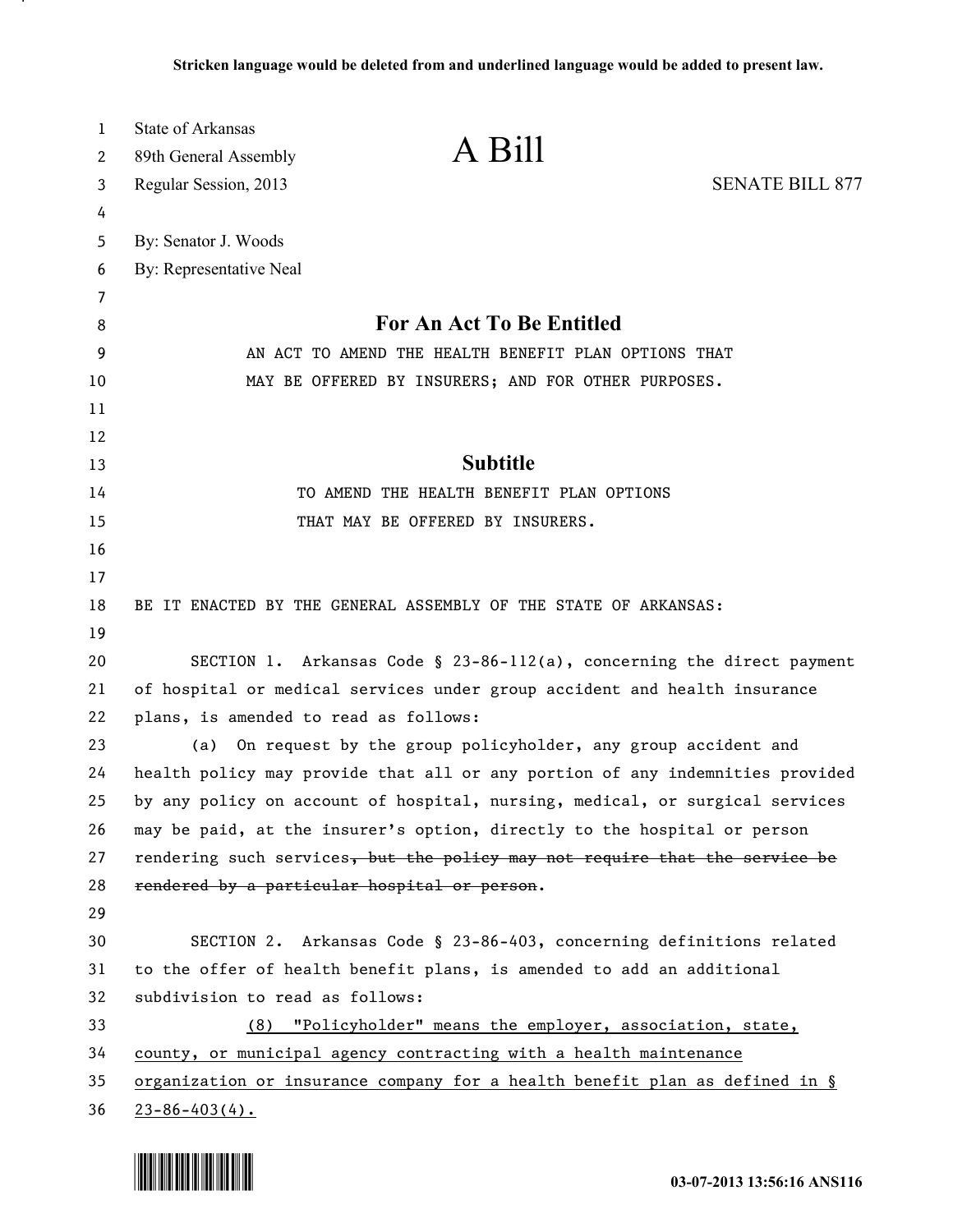SECTION 3. Arkansas Code § 23-86-404 is amended to read as follows: 23-86-404. Optional health benefit plans.

4 (a) A health maintenance organization or insurance company may offer and issue health benefit plans that reimburse or arrange for covered health care services to covered persons through a limited network plan if:

 (1) The health maintenance organization or insurance company 8 provides itself, or arranges through an insurance company to provide, for an 9 annual option for covered persons a policyholder to choose a health benefit plan or a point-of-service plan that reimburses or arranges for the covered health care services from any health care provider qualified to render the covered health care services;

13 (2) The difference in the benefit level of the optional health benefit plan or point-of-service plan shall not exceed twenty-five percent 15 (25%) of the benefit level under the limited benefit plan At the option of the Insurance Commissioner, a review of the contracted provider network of the health maintenance organization or insurance company determines that the contracted provider network is adequate;

19 (3) The employer or other group contract holder policyholder contracting with the health maintenance organization or insurance company for 21 a health benefit plan shall provide an equal contribution per covered person 22 regardless of which option whether or not the health care services are 23 delivered to the covered person chooses pursuant to the provisions of this 24 subchapter through a limited network plan or a plan offering out-of-network benefits; and

 (4) Under the optional health benefit plan or point-of-service 27 plan, the rate of reimbursement for health providers out of the network shall be is no higher than the normal and usual and customary rate charged by those out-of-network providers on a regular basis, provided that copayment, coinsurance, and other cost-sharing features may be different for out-of-network providers and in-network providers.

 (b)(1) The pricing of the optional health benefit plan or point-of-33 service plan must shall provide an expected incurred loss ratio of not less than eighty percent (80%).

 (2) The Insurance Commissioner shall commissioner may promulgate rules and regulations as may be that are necessary to implement the